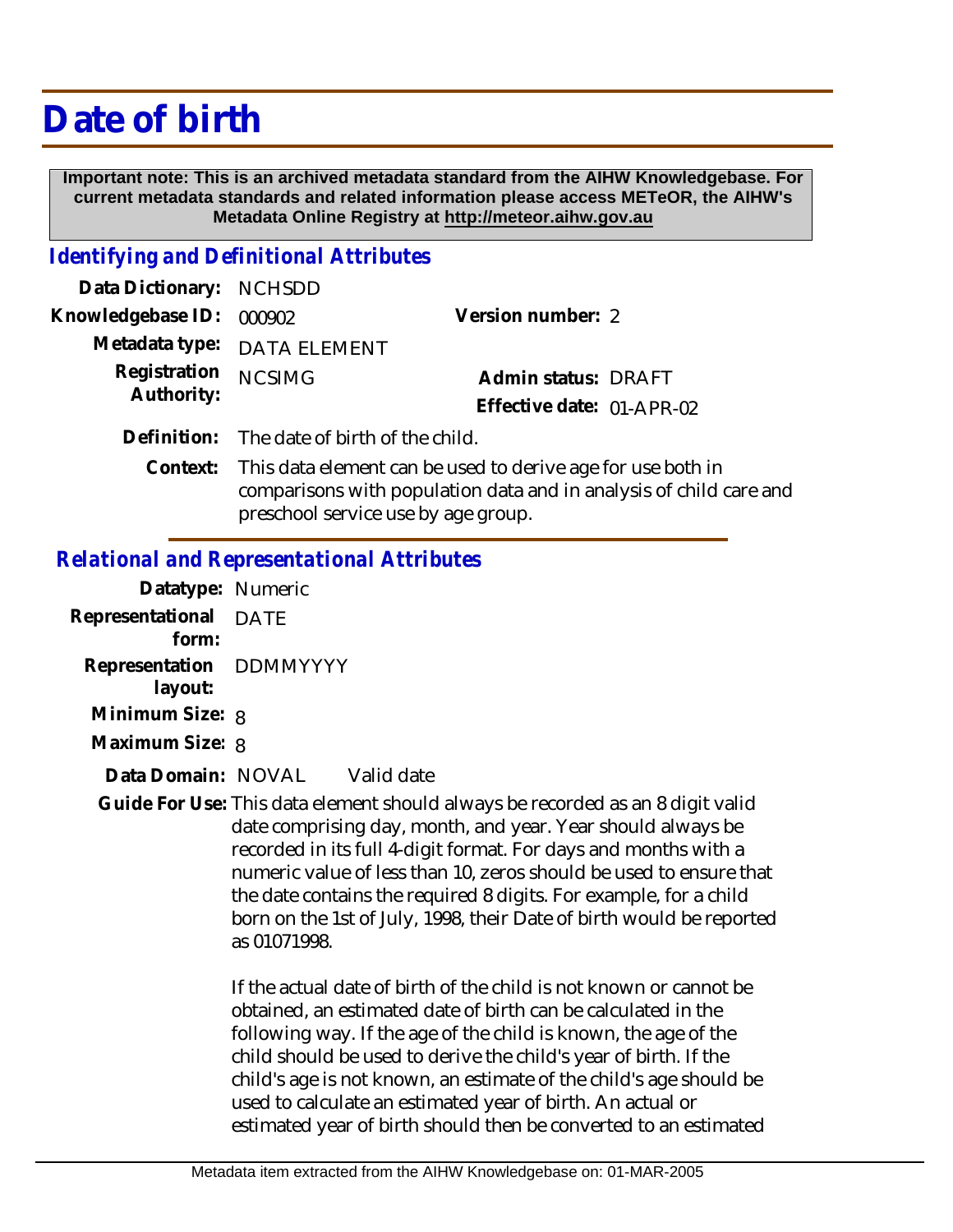date of birth according to the following convention: 0101 estimated year of birth.

It is important that child care and preschool services do not record estimated dates of birth by using '00' for the day, month or year as this may not be considered a valid date by the system processing the data.

Collection Methods: It is recommended that in cases where all components of the date of birth are not known or where an estimate is arrived at from age, a valid date be used using the method described above.

> The above information should be reported in this form for outlets reporting disaggregated data.

In some jurisdictions this information may be required to be reported in an aggregate form. This acknowledges that some jurisdictions may be unable to collect at a disaggregated level in the early stages of the CS NMDS collection. In these instances outlets should report the number of children in each of the age groups specified below who attended the outlet during the reference week.

Children aged less than 1 year Children aged 1 year Children aged 2 years Children aged 3 years Children aged 4 years Children aged 5 years Children aged 6 years Children aged 7 years Children aged 8 years Children aged 9 years Children aged 10 years Children aged 11 years Children aged 12 years Children aged 13 years and over

## *Administrative Attributes*

**Source Document:** National Community Services Data Dictionary Version 2, 2000. Source Organisation: National Community Services Data Committee, NCSIMG Children's Services Data Working Group, Australian Institute of Health and Welfare

> Comment: Wherever possible and wherever appropriate in a community services context, date of birth should be collected rather than age because the actual date of birth usually allows more precise